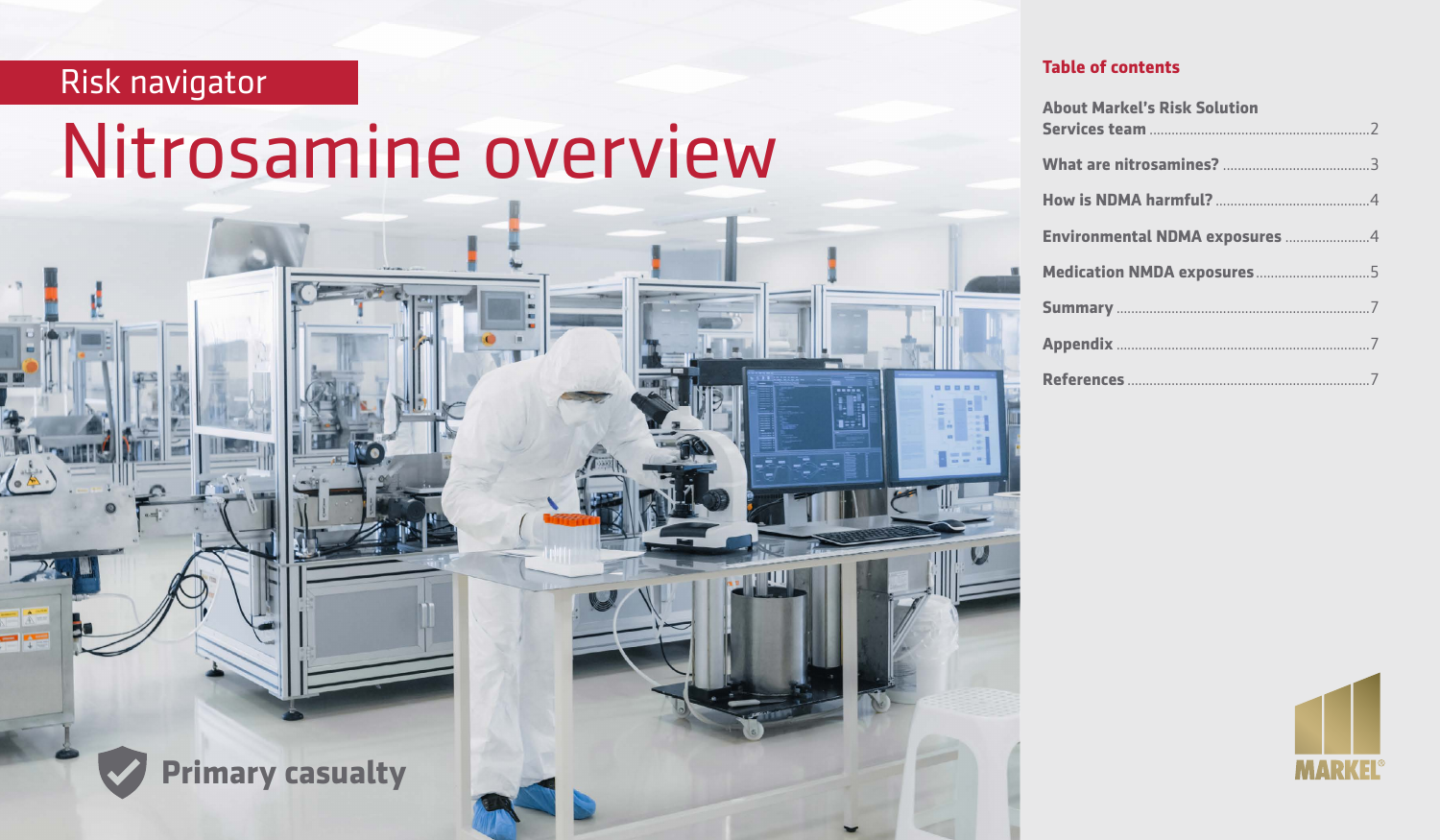### **About Markel's Risk Solution Services team**

**Risk Solution Services** provides technical insight related to existing and potential insured risk at Markel. The team partners with our customers, claims, and underwriters to educate on both current and future risk trends and supports our clients with a broad offering of risk management solutions.

E-mail our team at risksolutions@markel.com.



This document is intended for general information purposes only, and should not be construed as advice or opinions on any specific facts or circumstances. The content of this document is made available on an "as is" basis, without warranty of any kind. This document can't be assumed to contain every acceptable safety and compliance procedures or that additional procedures might not be appropriate under the circumstances. Markel does not guarantee that this information is or can be relied on for compliance with any law or regulation, assurance against preventable losses, or freedom from legal liability. This publication is not intended to be legal, underwriting, or any other type of professional advice. Persons requiring advice should consult an independent adviser. Markel does not guarantee any particular outcome and makes no commitment to update any information herein, or remove any items that are no longer accurate or complete. Furthermore, Markel does not assume any liability to any person or organization for loss of damage caused by or resulting from any reliance placed on that content.

\*Markel Specialty is a business division of Markel Service, Incorporated, the underwriting manager for the Markel affiliated insurance companies.

© 2020 Markel Service, Incorporated. All rights reserved.

Page 2 of 7

| <b>About Markel's Risk Solution</b> |  |
|-------------------------------------|--|
|                                     |  |
|                                     |  |
| Environmental NDMA exposures 4      |  |
| Medication NMDA exposures5          |  |
|                                     |  |
|                                     |  |
|                                     |  |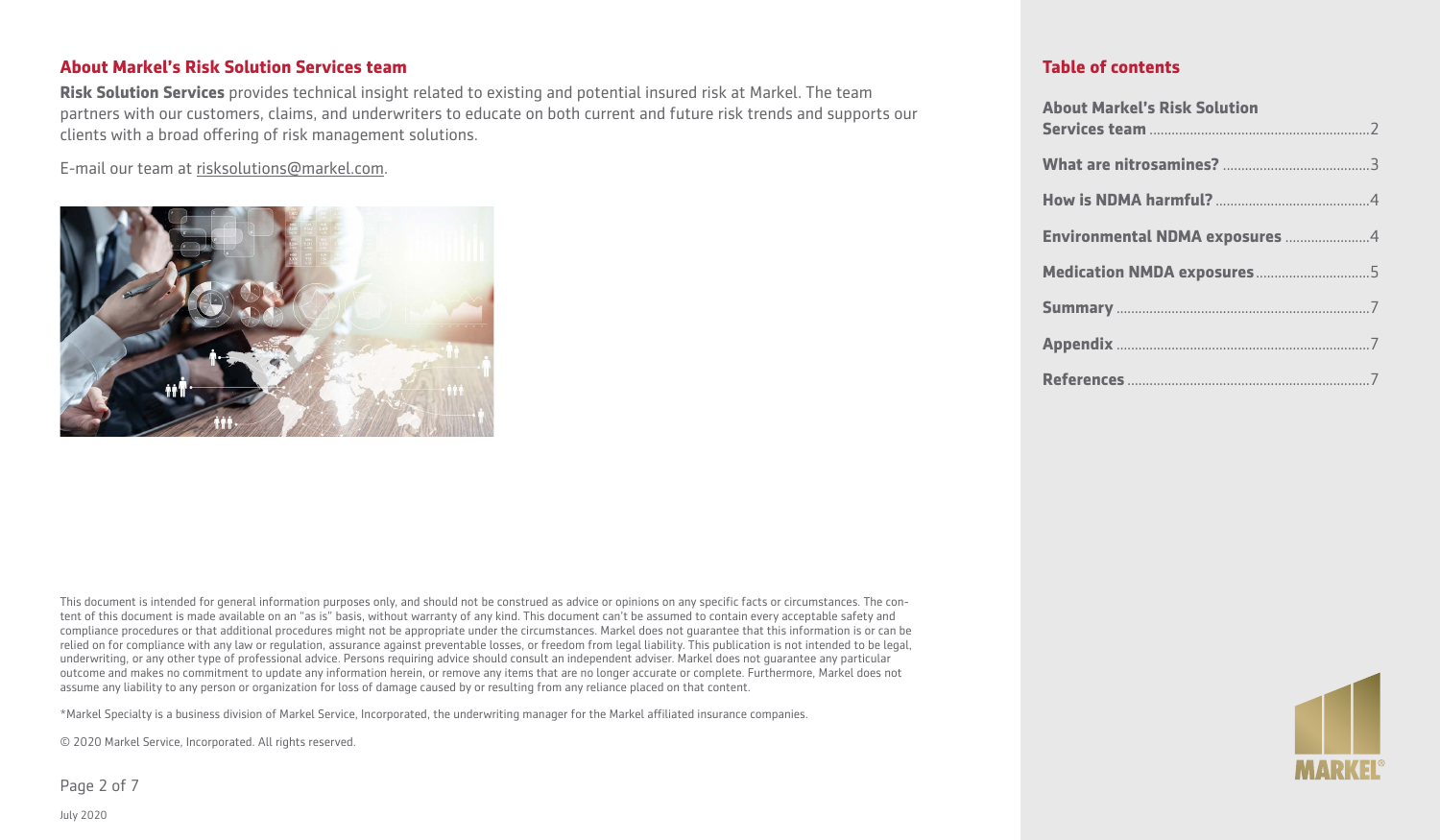#### **What are nitrosamines?**

**Nitrosamines are molecules containing the nitroso functional group. Several nitrosamines including NDEA, NDIPA, NEIPA, NMBA, and NDMA have been detected in medicines. This is of concern since they are all potential carcinogens. NDMA can be used to illustrate the general characteristics of nitrosamines.** NDMA is shorthand for N-nitrosodimethylamine. Currently, NDMA is made only for research purposes but was formerly used in rocket fuel, antioxidants, lubricants, and softeners for copolymers. NDMA may be unintentionally produced via chemical reactions that occur in plants that manufacture amines, pesticides, rubber, tires, dyes, and surfactants. It is also present in tanneries. Work-related airborne exposures are possible. NDMA occurs as a byproduct in water purification and food preservation. A simple way to conceive of the process is that to get NDMA, the following overly simplified reaction occurs: N (nitrogen) + DMA =NDMA. Remember that nitrogen is the most plentiful element in the earth's atmosphere. There are plenty of chemical opportunities for N and DMA to get together.

Ingesting nitrite-preserved foods, such as, cured meats, salami, frankfurters, fish (smoked, dried, salted), and malt



beverages (beer and whiskey) causes NDMA to be formed in the stomach. Breathing or inhaling cigarette smoke may cause NDMA exposure. Some shampoos and cleansers may contain NDMA. It is also found in drinking water. The primary source of human exposure is the oral route due to the consumption of contaminated food, water, or pharmaceuticals. It is estimated that infants consume 70 nanograms (ng) of NDMA per day, children 100 ng per day, adults 110 ng per day. (An explanation of nanograms and micrograms is included as an appendix.)

| <b>About Markel's Risk Solution</b> |
|-------------------------------------|
|                                     |
|                                     |
| Environmental NDMA exposures 4      |
|                                     |
|                                     |
|                                     |
|                                     |

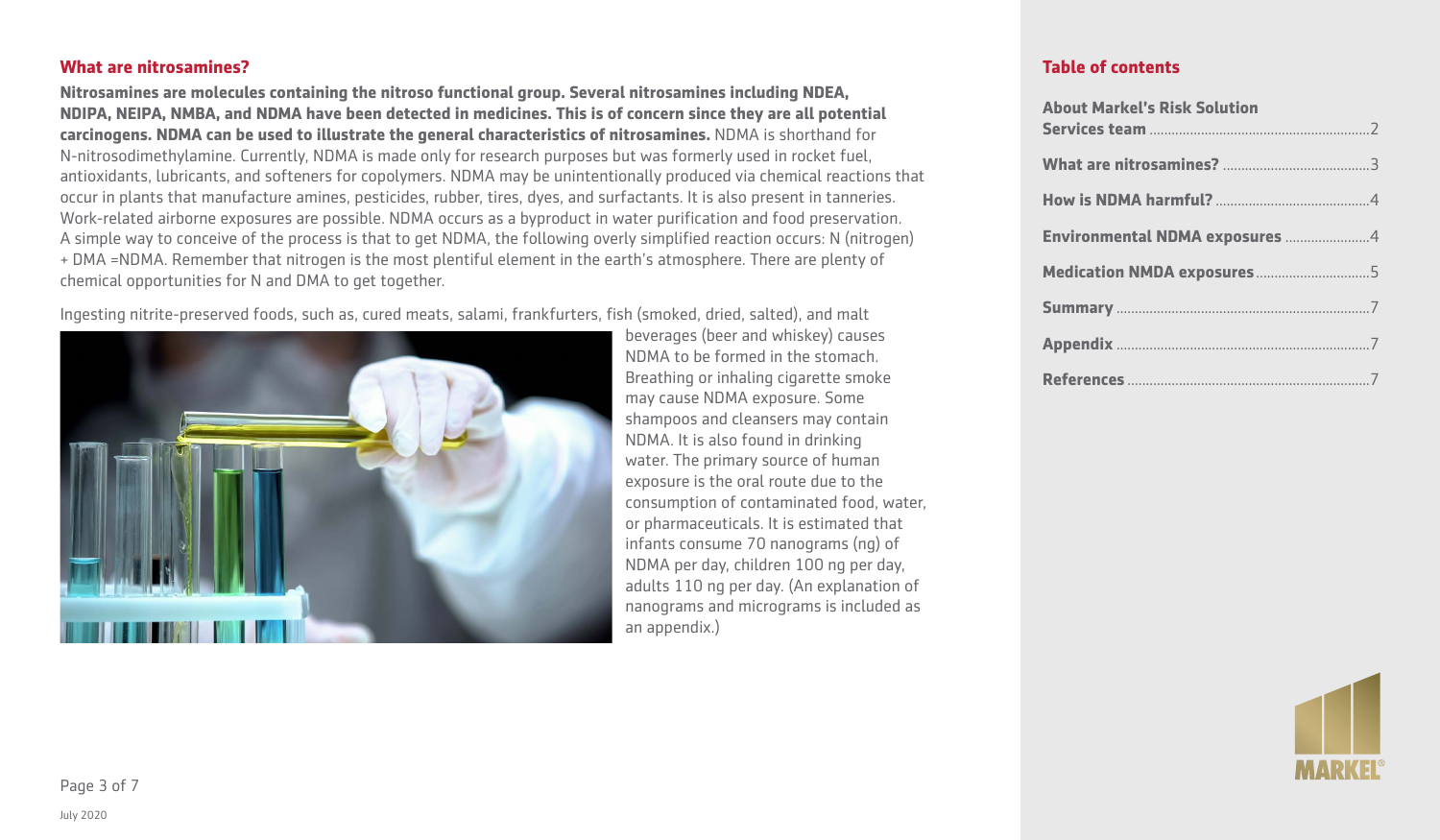#### **How is NDMA harmful?**

NDMA has a direct toxic effect on the liver. An animal model demonstrated the destruction of several types of liver tissue. People poisoned with several hundred milligrams of NDMA experienced vomiting, diarrhea, and liver damage which could lead to death. NDMA has been classified as a probable human carcinogen based on animal studies. NDMA activates the cancer causing ras oncogene. When NDMA gets metabolized it forms methyldiazonium, which is known to cause mutations. In animal models, tumors occurred in the liver, respiratory tract, kidneys, and blood



vessels. Therefore, NDMA has both localized and systemic cancer-causing effects. Although a direct link between NDMA and human cancers has not been firmly established, it is "reasonably anticipated to be a human carcinogen."

#### **Environmental NDMA exposures**



The EPA has established NDMA screening levels for tap water, soil, and air. Fifteen states have established drinking water and groundwater guidelines. They range from 0.00069 micrograms per liter in Colorado to 0.01 micrograms per liter in Massachusetts. The average for the group is 0.0041 micrograms per liter. It is prudent to minimize the intake of the nitrite-preserved foods described above. Obviously any NDMA ingested in medications will be an exposure in addition to that from food and water.

| <b>About Markel's Risk Solution</b> |  |
|-------------------------------------|--|
|                                     |  |
|                                     |  |
|                                     |  |
| Environmental NDMA exposures 4      |  |
| Medication NMDA exposures5          |  |
|                                     |  |
|                                     |  |
|                                     |  |

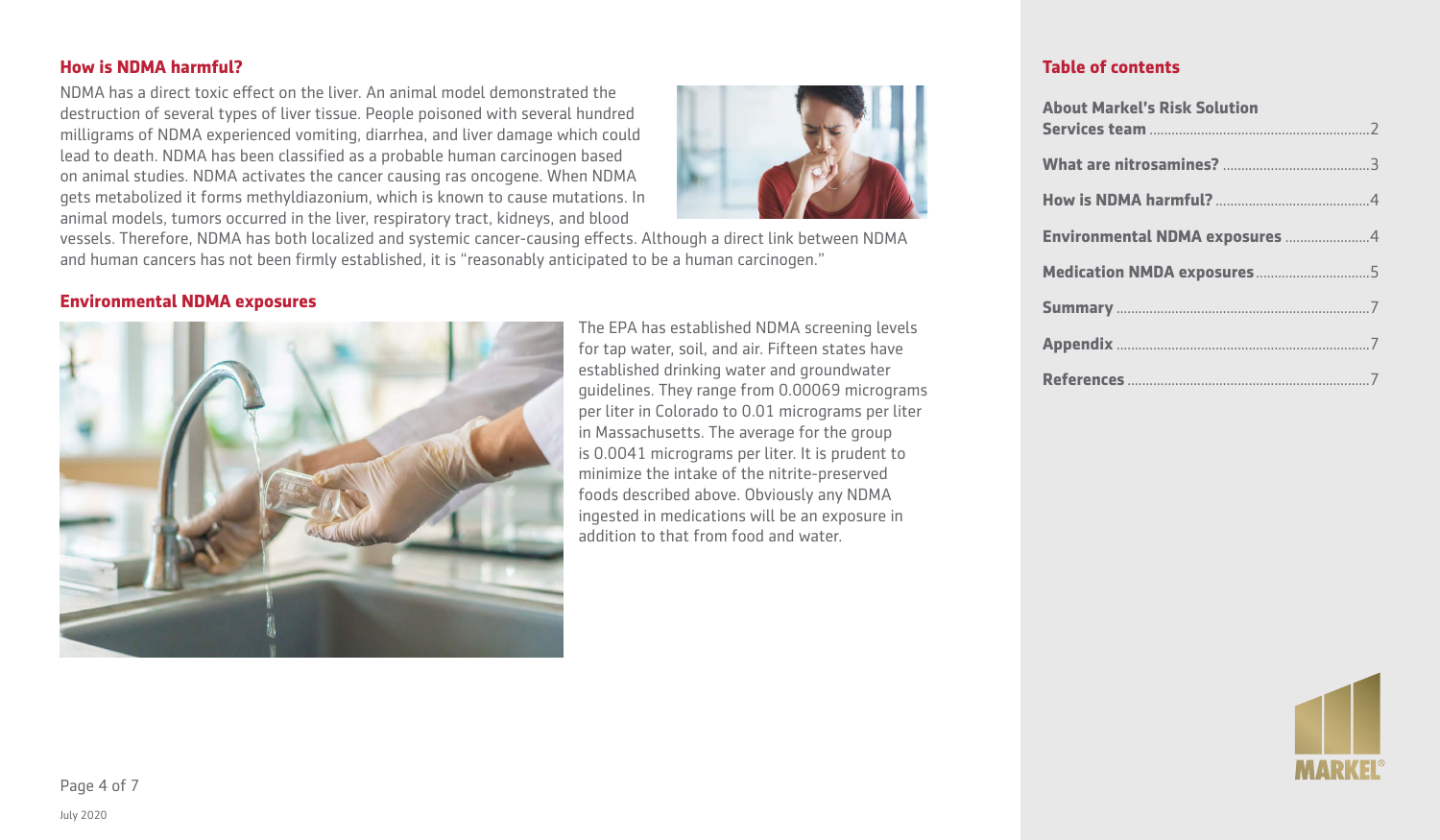### **Medication NMDA exposures**

The FDA works with manufacturers to remove products with nitrosamine impurity levels that are above interim acceptable limits. It also makes recommendations regarding how products should be tested. The FDA assesses particular batches and lots of medications. The testing focuses on analyzing active pharmaceutical ingredients (API) and the highest dosage strength available in the US market. When the FDA has completed a comprehensive assessment and found no nitrosamine impurities, the "not present" indication is given. When the assessment has not been completed the "TBD" (to be determined) label is applied. Testing results and interim exposure limits are subject to change and should be monitored closely. The FDA has set an **interim** exposure limit of 96 nanograms per day in a medication tablet or capsule. Senior citizens, those 65 and older, take a median number of four medications daily, which creates a multiplicative exposure of potentially 384 ng/day.



# **Table of contents**

| <b>About Markel's Risk Solution</b> |  |
|-------------------------------------|--|
|                                     |  |
|                                     |  |
| Environmental NDMA exposures 4      |  |
| Medication NMDA exposures5          |  |
|                                     |  |
|                                     |  |
|                                     |  |



Page 5 of 7

July 2020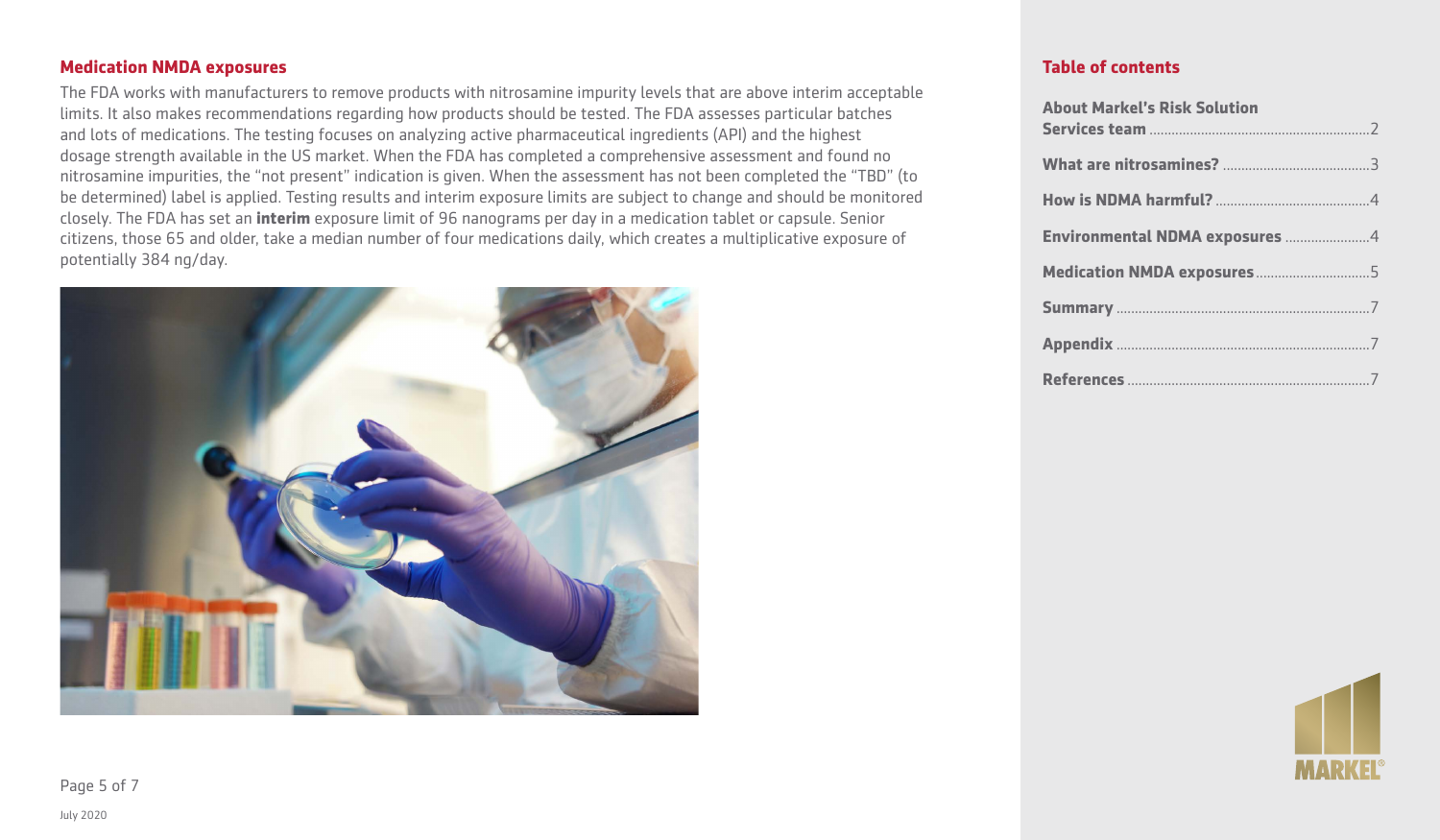NDMA is present in medications as a contaminant. Materials used in the manufacturing process may be contaminated with NDMA. There is some thought that packaging materials may also be tainted with NDMA. Chemical reactions in the manufacturing process may create NDMA. For example, one of the drugs under scrutiny, Valsartan, has a tetrazole ring, an aromatic five membered ring with one carbon atom and four nitrogen atoms. An American manufacturer used tributylin azide to form the tetrazole ring with xylene as a solvent. A Chinese manufacturer used sodium azide instead of tributylin and switched from xylene to dimethylformamide. This allowed for the formation of DMA. When sodium nitrite was added to get rid of the sodium azide, the combination of  $N + DMA = NDMA$  was achieved. Medications are combinations of active pharmacologic ingredients (APIs). Drug manufacturers should test each API as well as the end-product for contaminants.



As of September 23, 2019, the FDA reported that 1,159 lots of Valsartan, Losartan and Irbesartan were recalled because of NDMA contamination. These drugs are called angiotensin receptor blockers (ARBs) and are used to treat hypertension. An assessment of 17 Valsartan products for NDMA by the FDA found that 9 were fine, 3 had NDMA doses ranging from 330 to 620 ng/tablet, and five had NDMA doses ranging from 6,940 to 20,190 ng/tablet. Remember the standard of 96 ng.

Ranitidine (Zantac) is used to prevent ulcers in the stomach and intestines, and treat gastro-esophageal reflux and a syndrome in which the stomach produces too much acid. An online pharmacy, Valisure, tested ranitidine and found NMDA doses ranging from 23,600 to 304,500 ng/tablet. The FDA took issue with the process

Valisure used. They thought the high temperature (266° F) created inaccurate values. Subsequent FDA testing revealed ranges from 0 to 860 ng/tablet. The possibility that ranitidine may be converted to NMDA if heated during storage, transport, or sun exposure after mail delivery. Ranitidine products were recalled on April 1, 2020.

Metformin, a drug used to treat high blood sugar, was recalled on June 1, 2020 due to unacceptable levels of NDMA. Metformin has both extended release (ER) and immediate release (IR) formulations. Valisure submitted 38 lots of Metformin to the FDA for testing. The amount of NDMA in 8 lots of the Metformin ER induced the FDA to request that five companies recall the product in June 2020.

| <b>About Markel's Risk Solution</b> |
|-------------------------------------|
|                                     |
|                                     |
| Environmental NDMA exposures 4      |
|                                     |
|                                     |
|                                     |
|                                     |